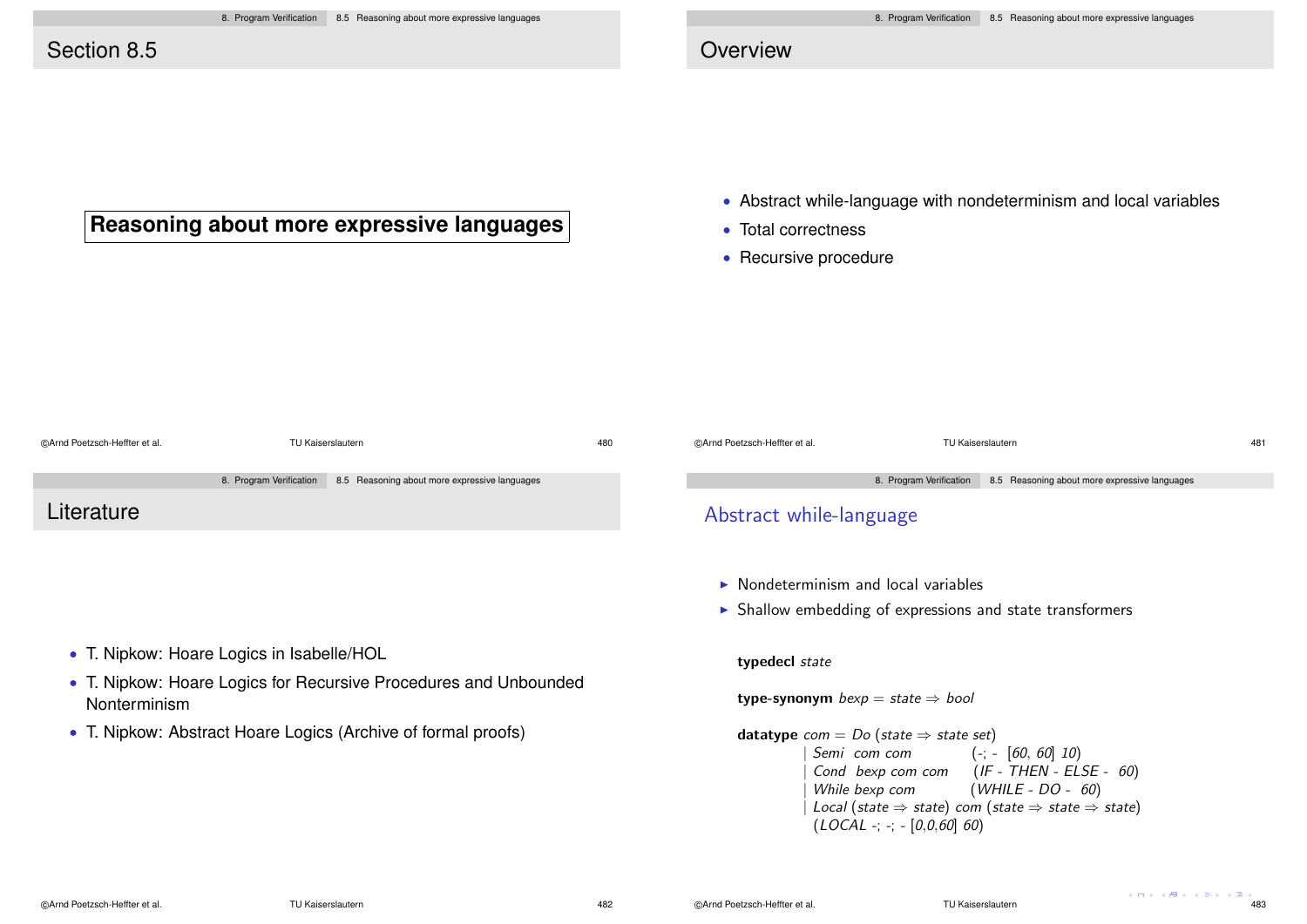# Semantics of abstract while-language

# inductive exec :: state  $\Rightarrow$  com  $\Rightarrow$  state  $\Rightarrow$  bool (-/ --- $\rightarrow$ / - [50,0,50] 50) where  $t \in f \text{ s} \Longrightarrow \text{ s } -\text{Do} \not\mapsto t$  $\|\int s\theta - c\theta\to s\theta$ ; s1  $-c2\to s2\|\Longrightarrow s\theta - c\theta\;c2\to s\theta$  $\begin{array}{|l|} \hline \end{array}$  if b s; s  $-c1 \rightarrow t \parallel \Rightarrow$  s  $-IF$  b THEN c1 ELSE c2 $\rightarrow t$  $\|\mathbf{I} - b \mathbf{s}; s - c2 \rightarrow t\| \Longrightarrow s - lF b$  THEN c1 ELSE  $c2 \rightarrow t$  $\neg b$  s  $\Longrightarrow$  s  $-WHILE$  b DO c $\rightarrow$  s | [[ b s; s −c→ t; t −WHILE b DO c→ u ]] =⇒ s −WHILE b DO c→ u  $\vert$  f s  $-c \rightarrow t \Longrightarrow s$  -LOCAL f; c; g  $\rightarrow$  g s t

# **Discussion**

- $\triangleright$  abstractness of the language allows to realize different concrete language constructs
- $\triangleright$  the LOCAL command can handle local variable declarations:

 $LOGAL(\lambda s.s(x := a s))$ ;  $c$ ;  $(\lambda s.t.t(x := s x))$ 

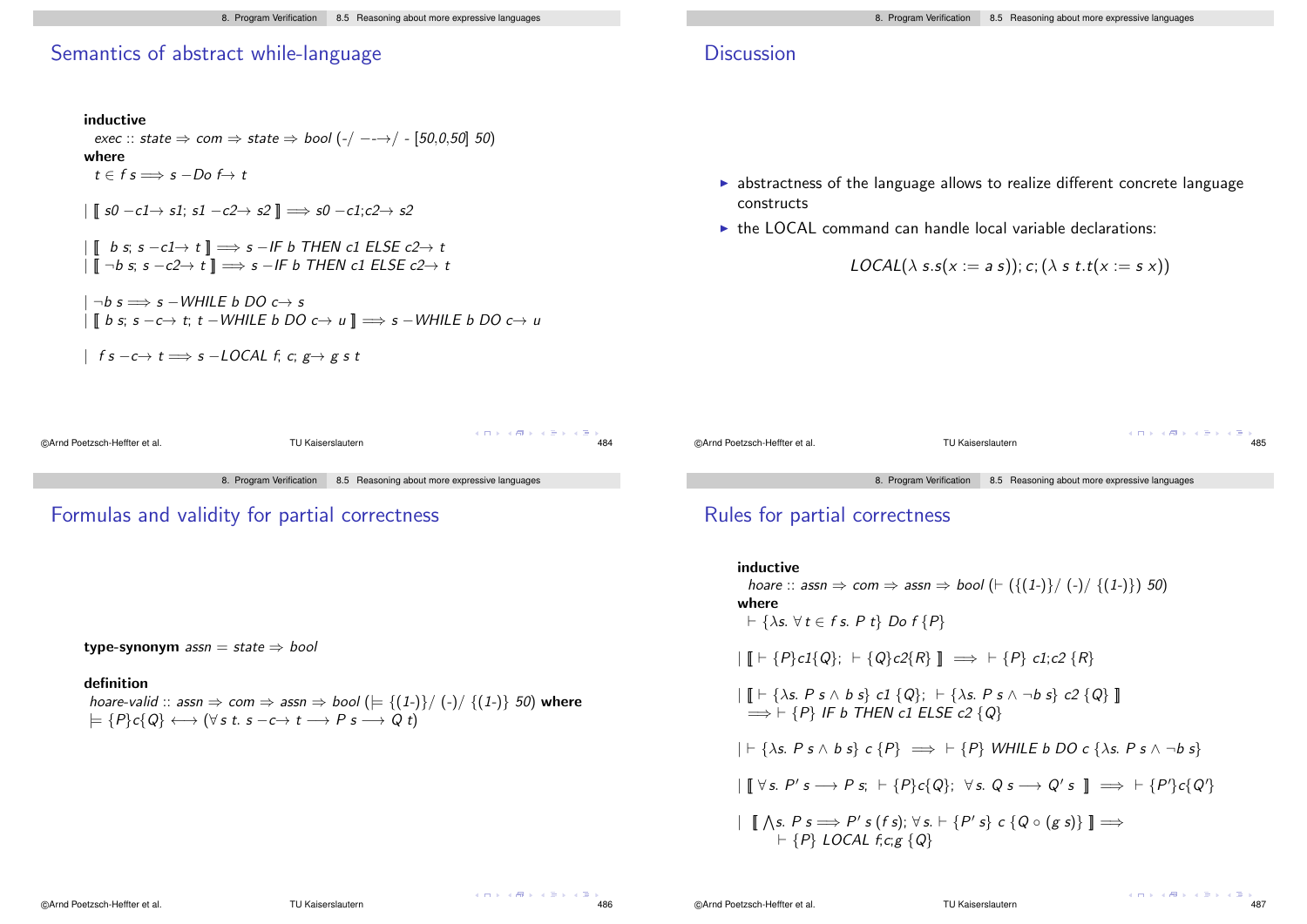### Soundness and completeness

theorem hoare-sound:  $\vdash \{P\}c\{Q\} \implies \models \{P\}c\{Q\}$ 

**theorem** hoare-relative-complete:  $\models \{P\}c\{Q\} \implies \vdash \{P\}c\{Q\}$ 

inductive  
\n*termi* :: 
$$
com \Rightarrow state \Rightarrow bool
$$
 (infixl  $\downarrow 50$ )  
\nwhere  
\n $fs \neq \{\} \Longrightarrow Dof \downarrow s$   
\n $\parallel C_1 \downarrow s_0; \forall s_1. s_0 - c_1 \rightarrow s_1 \rightarrow c_2 \downarrow s_1 \parallel \Rightarrow (c_1:c_2) \downarrow s_0$   
\n $\parallel \parallel b s; c_1 \downarrow s \parallel \Rightarrow \text{IF } b \text{ THEN } c_1 \text{ ELSE } c_2 \downarrow s$   
\n $\parallel \parallel \neg b s; c_2 \downarrow s \parallel \Rightarrow \text{IF } b \text{ THEN } c_1 \text{ ELSE } c_2 \downarrow s$   
\n $\parallel \neg b s \Rightarrow \text{WHILE } b \text{ DO } c \downarrow s$   
\n $\parallel b s; c \downarrow s; \forall t. s - c \rightarrow t \rightarrow \text{WHILE } b \text{ DO } c \downarrow t \parallel \Rightarrow \text{WHILE } b \text{ DO } c \downarrow s$   
\n $\parallel c \downarrow fs \Rightarrow \text{LOCAL } f; c; g \downarrow s$ 



Formulas and validity for total correctness

#### definition

hoare-tvalid :: assn  $\Rightarrow$  com  $\Rightarrow$  assn  $\Rightarrow$  bool ( $\models$  {(1-)}/ (-)/ {(1-)} 50) where  $\models$  {P}c{Q}  $\longleftrightarrow$   $\models$  {P}c{Q}  $\land$  ( $\forall$  s. P s  $\rightarrow$  c\s)

©Arnd Poetzsch-Heffter et al. TU Kaiserslautern 489 8. Program Verification 8.5 Reasoning about more expressive languages

# Rules for total correctness

### inductive thoare :: assn  $\Rightarrow$  com  $\Rightarrow$  assn  $\Rightarrow$  bool  $(\vdash_t (\{(1-\})/\(-)/\{(1-\})\})$  50) where Do:  $\vdash_t \{\lambda s. (\forall t \in f s. P t) \wedge f s \neq \{\}\}$  Do  $f \{P\}$  $\text{Semi: } \mathbb{F} \to \{P\} \subset \{Q\}; \vdash_t \{Q\} d\{R\} \mathbb{I} \Longrightarrow \vdash_t \{P\} \subset \{d\} R\}$  $\left\{ \left. \left\langle f: \right| \left[ \left. \left[ \left. \left[ \left. \left[ \right] \right] \right] \right. \right. \right. \right. \right\} \left. \right. \right\} \left. \left. \left[ \left. \left[ \left. \left[ \left. \left[ \right] \right] \right] \right. \right. \right. \right. \right\} \left. \left. \left[ \left. \left[ \left. \left[ \left. \left[ \left. \left[ \right] \right] \right] \right. \right. \right. \right. \right. \right. \right\} \left. \left. \left[ \left. \left[ \left. \left[ \left. \left[ \left. \left$  $F_t$  {P} IF b THEN c ELSE d {Q} | While:  $\llbracket \text{wf } r, \forall s'. \vdash_t \{ \lambda s. \ P \ s \wedge b \ s \wedge s' = s \} \ c \{ \lambda s. \ P \ s \wedge (s,s') \in r \} \rrbracket$  $\Rightarrow$   $\vdash_t \{P\}$  WHILE b DO c { $\lambda$ s. P s  $\land \neg b$  s}  $\mid$  Conseq:  $\llbracket \forall s. P's \longrightarrow P s; \vdash_t \{P\}c\{Q\}; \forall s. Q s \longrightarrow Q's \rrbracket \Longrightarrow$  $\vdash_t \{P'\}c\{Q'\}$

 $|$  Local:  $(!!s. P s \Longrightarrow P' s (fs)) \Longrightarrow \forall ps. \vdash_t \{P' ps\} c \{Q o (g ps)\} \Longrightarrow$  $\vdash_t \{P\}$  LOCAL f;c;g {Q}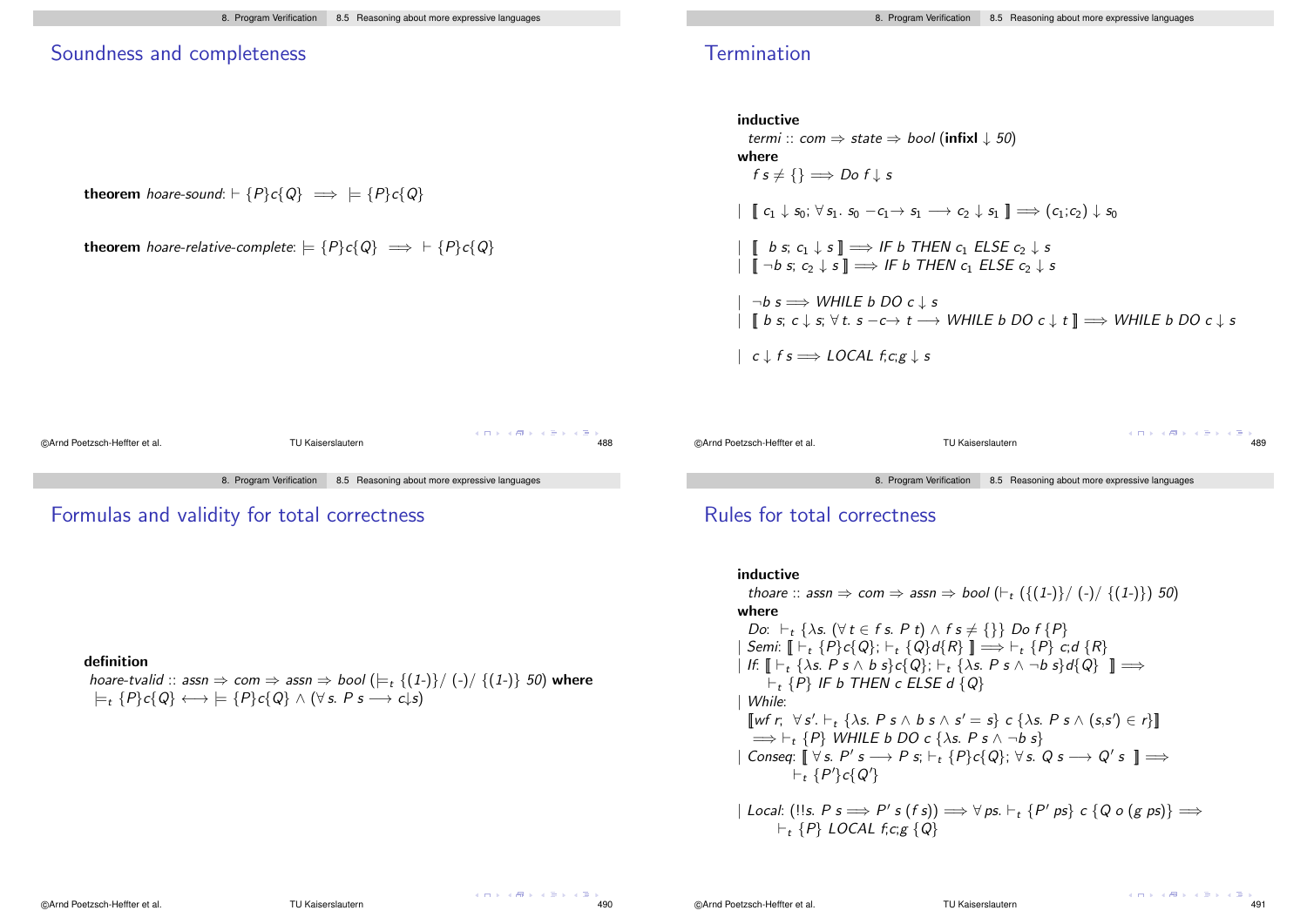### Language with one procedure, no parameters

typedecl state

type-synonym  $bexp = state \Rightarrow bool$ 

datatype  $com = Do$  (state  $\Rightarrow$  state set)<br>| Semi com com  $Semi$  com com  $(-; -[60, 60]$  10)<br>Cond bexp com com  $(IF - THEN - ELS)$ Cond bexp com com (IF - THEN - ELSE - 60)<br>While bexp com (WHILE - DO - 60)  $(WHILE - DO - 60)$ | CALL  $Local (state \Rightarrow state) com (state \Rightarrow state \Rightarrow state)$  $(LOCAL -; -; -[0, 0, 60] 60)$ 

consts body :: com

 $A \cap A \rightarrow A \oplus A \rightarrow A \oplus A$ ©Arnd Poetzsch-Heffter et al. TU Kaiserslautern 492 8. Program Verification 8.5 Reasoning about more expressive languages

# Fine-grain semantics

inductive

execn :: state  $\Rightarrow$  com  $\Rightarrow$  nat  $\Rightarrow$  state  $\Rightarrow$  bool  $(-/----\rightarrow/-$  [50,0,0,50] 50) where  $t \in f \ s \Longrightarrow s - D \ o \ f - n \rightarrow t$  $\|$   $\|$  s0 -c1-n  $\rightarrow$  s1; s1 -c2-n  $\rightarrow$  s2  $\|$   $\Rightarrow$  s0 -c1;c2-n  $\rightarrow$  s2  $\begin{array}{|l|} \hline \end{array}$  [[ b s; s −c1−n→ t ]]  $\implies$  s −IF b THEN c1 ELSE c2−n→ t  $\begin{array}{c} | \overline{\mathbb{I}} \neg b \text{ s}; \text{ s } -c2-n \rightarrow t \end{array}$   $\Rightarrow$  s  $-IF b$  THEN c1 ELSE c2-n $\rightarrow t$  $\neg b$  s  $\Longrightarrow$  s −WHII F b DO c−n→ s

 $\|$   $\|$ b s; s −c−n→ t; t −WHILE b DO c−n→ u $\|$   $\implies$  s −WHILE b DO c−n→ u

 $|s - body - n \rightarrow t \Longrightarrow s - CALL - Suc n \rightarrow t$ 

$$
\mid fs-c-n\rightarrow t \Longrightarrow s-LOCAL\,\, f,\, c,\, g-n\rightarrow g\,\, s\,\, t
$$

# **Semantics**

```
inductive
            exec :: state \Rightarrow com \Rightarrow state \Rightarrow bool (-/ --\rightarrow/ - [50,0,50] 50)
          where
               Do: \t t \in f \sRightarrow s - Do \t t| Semi: \int s0 -c1 \rightarrow s1; s1 -c2 \rightarrow s2 \Vert\Rightarrow s0 -c1;c2 \rightarrow s2
             | IfTrue: \parallel b s: s −c1\rightarrow t \parallel \Longrightarrow s −IF b THEN c1 ELSE c2\rightarrow t
             | IfFalse: \lbrack\!\lbrack\neg \neg \vdash s; s \neg c2\rightarrow t \rbrack\!\rbrack \implies s \neg IF b THEN c1 ELSE c2\rightarrow tWhileFalse: \neg b s \implies s – WHII F b DO c \rightarrow s
              WhileTrue: \parallel b \text{ s}; s - c \rightarrow t; t - WHILE b DO c \rightarrow u \parallel\Rightarrow s – WHILE b DO c\rightarrow u
            |s - body \rightarrow t \Longrightarrow s - CALL \rightarrow t| Local: f s - c \rightarrow t \Longrightarrow s - LOCAL f; c; g \rightarrow g s tA \cap A \rightarrow A \oplus A \rightarrow A \oplus A©Arnd Poetzsch-Heffter et al. TU Kaiserslautern 493
```
8. Program Verification 8.5 Reasoning about more expressive languages

# Example program and adaptation

• Simple recursive program:

 $proc = IF i=0 THEN$  SKIP ELSE  $i:=i-1;$  CALL;  $i:=i+1$ 

• Specification:

{ i=N } CALL { i=N }

• Adaptation rules; how can we deduce

 $\{ i=N-1 \}$  CALL  $\{ i=N-1 \}$ 

### from specification?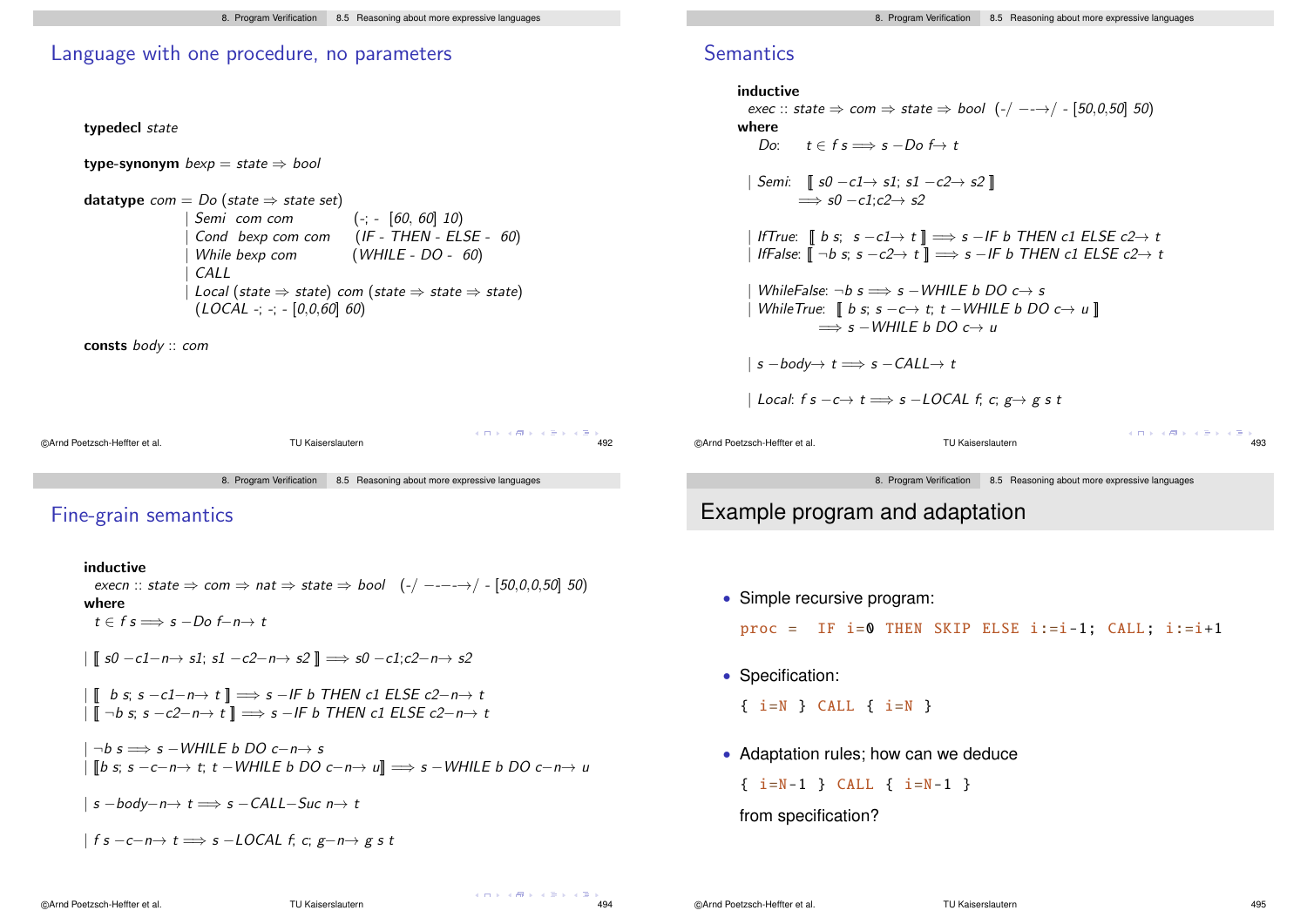### Formulas and validity

type-synonym 'a assn =  $a \Rightarrow$  state  $\Rightarrow$  bool

type-synonym 'a cntxt = ('a assn  $\times$  com  $\times$  'a assn)set

#### definition

valid :: 'a assn  $\Rightarrow$  com  $\Rightarrow$  'a assn  $\Rightarrow$  bool ( $\models \{(1-\})/$   $\{(1-\)}$  50) where  $\models$  { $P$ } $c$ { $Q$ }  $\longleftrightarrow$  ( $\forall s$  t.  $s - c \rightarrow t \rightarrow (\forall z. P z s \rightarrow Q z t)$ )

#### definition

valids :: 'a cntxt  $\Rightarrow$  bool ( $|\models$  - 50) where  $[simpl: |E \subset \equiv (\forall (P,c,Q) \in C. |E \subset \{P\} \subset \{Q\})$ 

#### definition

cvalid :: 'a cntxt  $\Rightarrow$  'a assn  $\Rightarrow$  com  $\Rightarrow$  'a assn  $\Rightarrow$  bool (-  $\models$  {(1-)}/ (-)/  $\{(1-)\}\,50$ ) where  $C \models \{P\}c\{Q\} \longleftrightarrow \models C \longrightarrow \models \{P\}c\{Q\}$ 

| CArnd Poetzsch-Heffter et al. |  |
|-------------------------------|--|

©Arnd Poetzsch-Heffter et al. TU Kaiserslautern 496

 $A \cap A \rightarrow A \oplus A \rightarrow A \oplus A$ 

 $\mathcal{A} \oplus \mathcal{A} \oplus \mathcal{A} \oplus \mathcal{A}$ 

8. Program Verification 8.5 Reasoning about more expressive languages

## Rules

#### inductive

hoare :: 'a cntxt  $\Rightarrow$  'a assn  $\Rightarrow$  com  $\Rightarrow$  'a assn  $\Rightarrow$  bool (-  $\vdash$  / {{(1-}}/ (-)/  $\{(1-1)\}\)$  50) where  $C \vdash \{\lambda z \text{ s. } \forall t \in f \text{ s. } P z t\}$  Do  $f \{P\}$  $\| [C \vdash \{P\} c1\{Q\}; C \vdash \{Q\} c2\{R\}] \implies C \vdash \{P\} c1; c2 \{R\}$ 

 $\| \mathbf{C} \vdash \{\lambda z \text{ s. } P z \text{ s} \wedge b \text{ s}\} c1\{Q\}; \ \mathbf{C} \vdash \{\lambda z \text{ s. } P z \text{ s} \wedge \neg b \text{ s}\} c2\{Q\} \|$  $\Rightarrow$  C  $\vdash$  {P} IF b THEN c1 ELSE c2 {Q}

 $| C \vdash \{\lambda z \text{ s. } P z s \land b s\} \subset \{P\}$  $\Rightarrow$  C  $\vdash$  {P} WHILE b DO c { $\lambda z$  s. P z s  $\wedge \neg b$  s}

 $\Box \hspace{0.1cm} \Box \hspace{0.1cm} \Box \hspace{0.1cm} \Box \hspace{0.1cm} \Box \hspace{0.1cm} \Box \hspace{0.1cm} \Box \hspace{0.1cm} \Box \hspace{0.1cm} \Box \hspace{0.1cm} \Box \hspace{0.1cm} \Box \hspace{0.1cm} \Box \hspace{0.1cm} \Box \hspace{0.1cm} \Box \hspace{0.1cm} \Box \hspace{0.1cm} \Box \hspace{0.1cm} \Box \hspace{0.1cm} \Box \hspace{0.1cm} \Box \hspace{0.1cm} \Box \hspace{0.1cm}$  $\Rightarrow C \vdash \{P\}c\{Q\}$ 

 $|\{(P, CALL, Q)\} \vdash \{P\}$ body $\{Q\} \Longrightarrow \{\} \vdash \{P\}$  CALL  $\{Q\}$ 

$$
\begin{array}{c}\n \begin{aligned}\n &\left| \{ (P, CALL, Q) \} \vdash \{ P \} \text{ CALL } \{ Q \} \\
 &\left| \quad \left[ \forall s'. \text{ C} \vdash \{ \lambda z \text{ s. } P z s' \land s = fs' \} \text{ c } \{ \lambda z \text{ t. } Q z (g s' t) \} \right] \right| \implies \\
 &\left| \quad C \vdash \{ P \} \text{ LOCAL } f; c; g \{ Q \} \right|\n \end{aligned}\n \end{array}
$$
\nQArnd Poetzsch-Heffter et al.

\nTU Kaiserslautern

# Formulas and validity for fine-grain semantics

#### definition

nvalid :: nat  $\Rightarrow$  'a assn  $\Rightarrow$  com  $\Rightarrow$  'a assn  $\Rightarrow$  bool ( $\models$ -{(1-)}/(-)/{(1-)} 50) where  $\vert \models n \{P\} c \{Q\} \equiv (\forall s \ t. \ s - c - n \rightarrow t \rightarrow (\forall z. \ P \ z \ s \rightarrow Q \ z \ t))$ 

### definition nvalids :: nat  $\Rightarrow$  'a cntxt  $\Rightarrow$  bool ( $\mid$  $=$ '--/ - 50) where  $|\models$ -n  $C \equiv (\forall (P, c, Q) \in C. \models$ n  $\{P\}c\{Q\})$

#### definition

cnvalid :: 'a cntxt  $\Rightarrow$  nat  $\Rightarrow$  'a assn  $\Rightarrow$  com  $\Rightarrow$  'a assn  $\Rightarrow$  bool (-  $\models$ -/ $\{(1-)\}\/$  $(-)/$  { $(1-)$ } 50) where  $C \models n \{P\}c\{Q\} \longleftrightarrow \models\neg n C \longrightarrow \models n \{P\}c\{Q\}$ 

| ©Arnd Poetzsch-Heffter et al. |                         | TU Kaiserslautern                             | メロトメ 倒下 メミトメミト<br>497 |  |  |
|-------------------------------|-------------------------|-----------------------------------------------|-----------------------|--|--|
|                               |                         |                                               |                       |  |  |
|                               | 8. Program Verification | 8.5 Reasoning about more expressive languages |                       |  |  |

# Final remarks on language extensions

- Nondeterminism and many other aspects can be handled without conceptual extensions
- Termination proofs need well-founded orderings
- Procedures need assumptions/contexts, logical variables and adaptation rules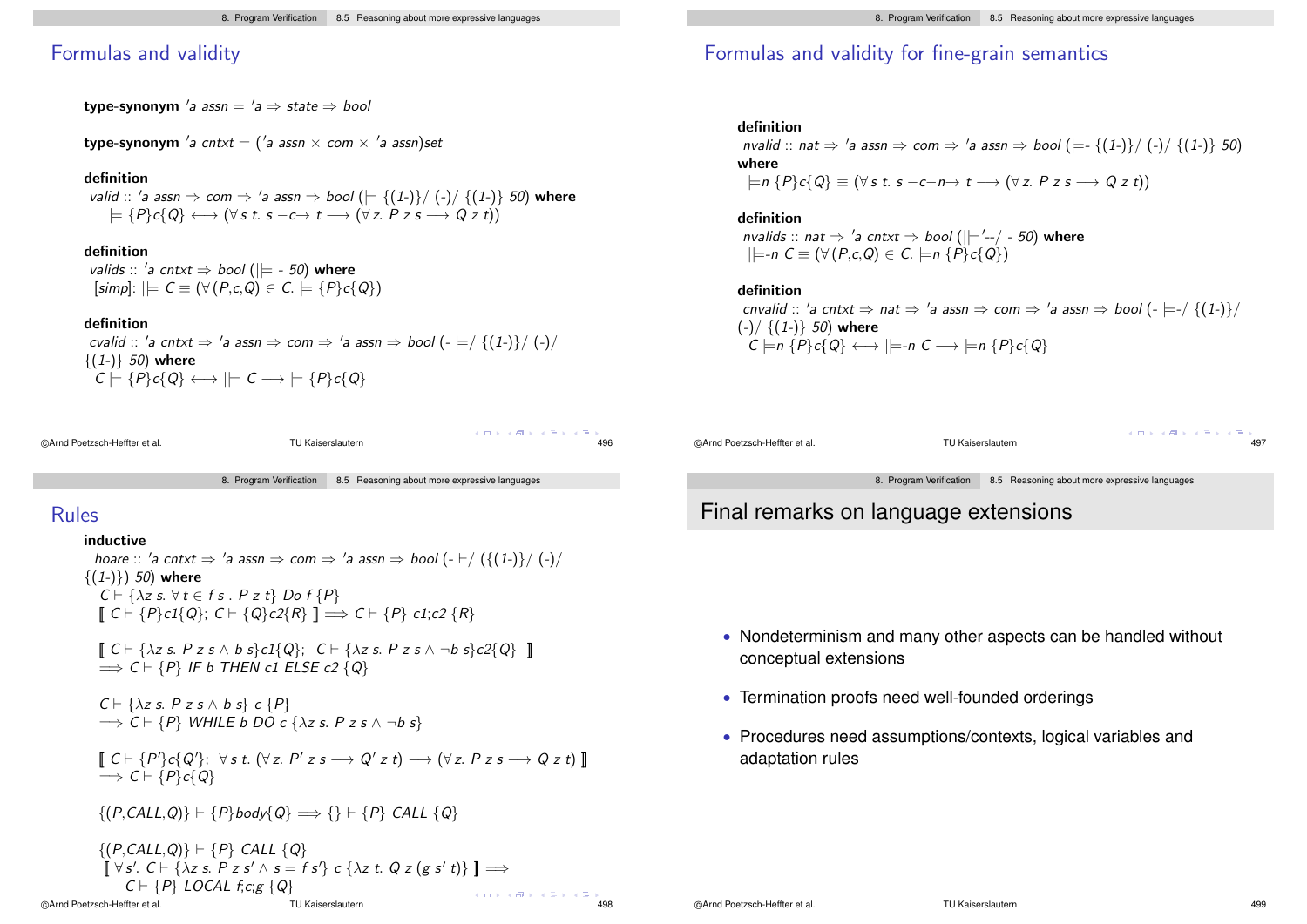# Section 8.6

# General approach 1

- **Verifying procedural, heap-manipulating programs**
- Specify programming language syntax and semantics in an interactive theorem prover for HOL
- Use HOL as specification language for program properties
- Use the HOL proof system for verification

| ©Arnd Poetzsch-Heffter et al.<br>TU Kaiserslautern |  |                                                                              | 500                                      | ©Arnd Poetzsch-Heffter et al. | TU Kaiserslautern |                                                                              | 501 |
|----------------------------------------------------|--|------------------------------------------------------------------------------|------------------------------------------|-------------------------------|-------------------|------------------------------------------------------------------------------|-----|
|                                                    |  |                                                                              |                                          |                               |                   |                                                                              |     |
|                                                    |  | 8. Program Verification 8.6 Verifying procedural, heap-manipulating programs |                                          |                               |                   | 8. Program Verification 8.6 Verifying procedural, heap-manipulating programs |     |
| <b>Example: Verifying Simpl programs</b>           |  |                                                                              | Example program: Quicksort on heap lists |                               |                   |                                                                              |     |

## Simpl (by N. Schirmer [Archives of formal proofs]):

A sequential imperative programming language:

- mutually recursive procedures
- abrupt termination and exceptions
- runtime faults
- local and global variables
- pointers and heaps
- expressions with side-effects
- pointers to procedures
- partial application and closures
- dynamic method invocation
- unbounded nondeterminism

# Example program: Quicksort on heap lists

## Illustrating:

- Handling of programming language aspects:
	- $\blacktriangleright$  recursive procedures
	- $\triangleright$  local and global variables
	- $\triangleright$  pointers and heaps
- Handling of specification aspects:
	- $\triangleright$  heap-manipulation using abstraction
	- $\blacktriangleright$  frame properties
- Problems of embedding